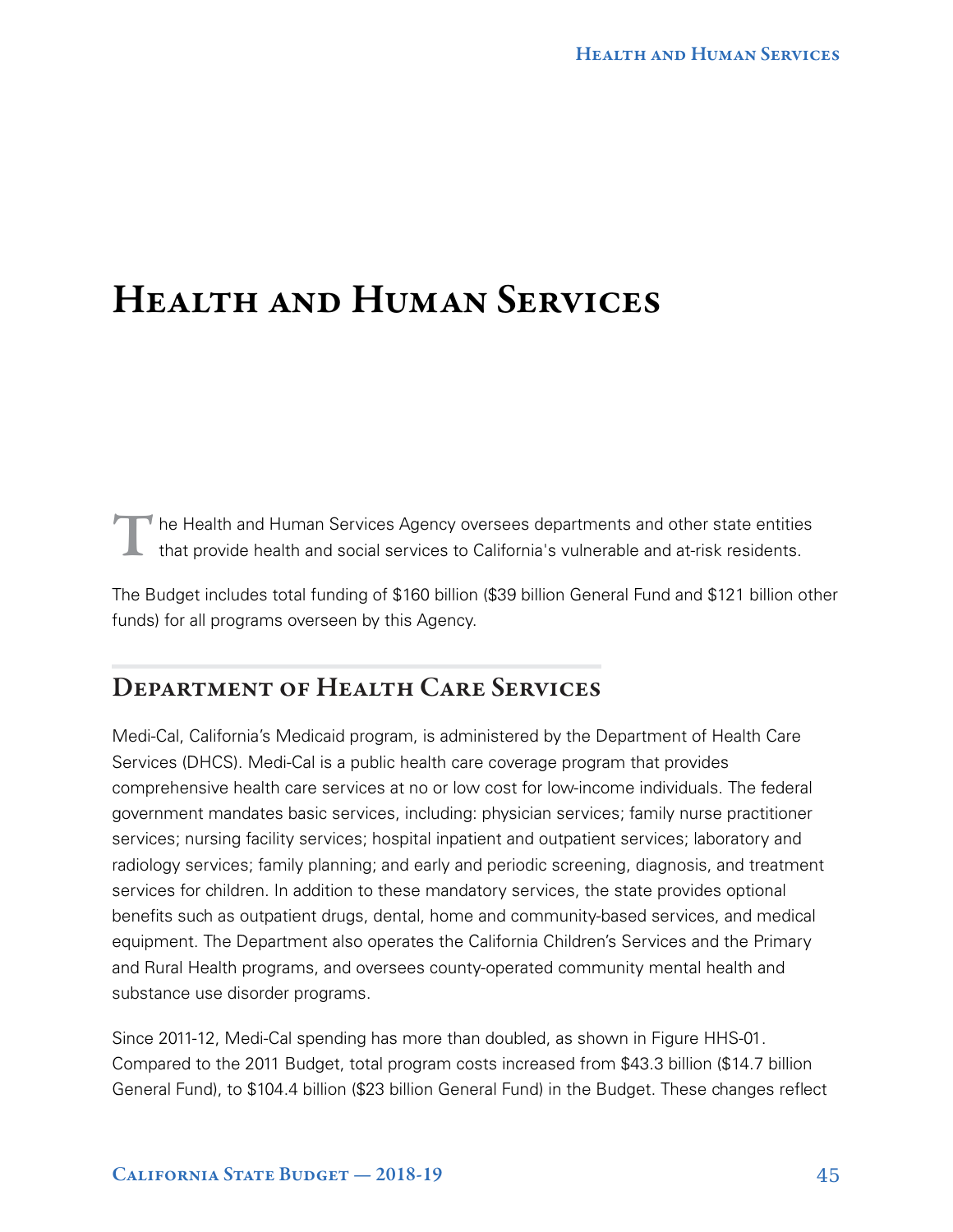a significant expansion in the number of individuals receiving coverage through Medi-Cal and the Children's Health Insurance Program (CHIP) from 8.5 million to 13.3 million. Caseload for the Affordable Care Act (ACA) Optional Expansion population is anticipated to cover approximately 3.9 million individuals in 2018-19. In addition, 1.4 million people are expected to receive medical coverage through Covered California in 2018-19. Consequently, California has reduced the uninsured share of its population to less than ten percent.





1/ These amounts do not include expenditures from Managed Risk Medical Insurance Board, Department of Mental Health, and Department of Alcohol and Drug Programs prior to transition to the Department of Health Care Services.

As a result of the unprecedented coverage expansions in the Medi-Cal program over this period, the state is projected to spend \$18.7 billion (\$1.7 billion General Fund) on the ACA Optional Expansion population in 2018-19. This expansion is funded in part by a redirection of some of the savings experienced by counties who have responsibility for indigent health care programs. Under Chapter 24, Statutes of 2013 (AB 85), the state is projected to redirect approximately \$773 million in 2018-19 for this purpose. In addition, the Budget includes costs of \$365.2 million (\$287.7 million General Fund) to expand full scope Medi-Cal coverage to 200,000 children regardless of immigration status as authorized by Chapter 18, Statutes of 2015 (SB 75).

Many of the program reductions from the Great Recession have been restored, including most optional benefits in the Medi-Cal program, such as dental benefits for adults and enteral nutrition, acupuncture, and psychology. Additionally, the state has made significant investments since the passage of the California Healthcare, Research and Prevention Tobacco Tax Act of 2016 (Proposition 56) in various rate increases and supplemental provider payments.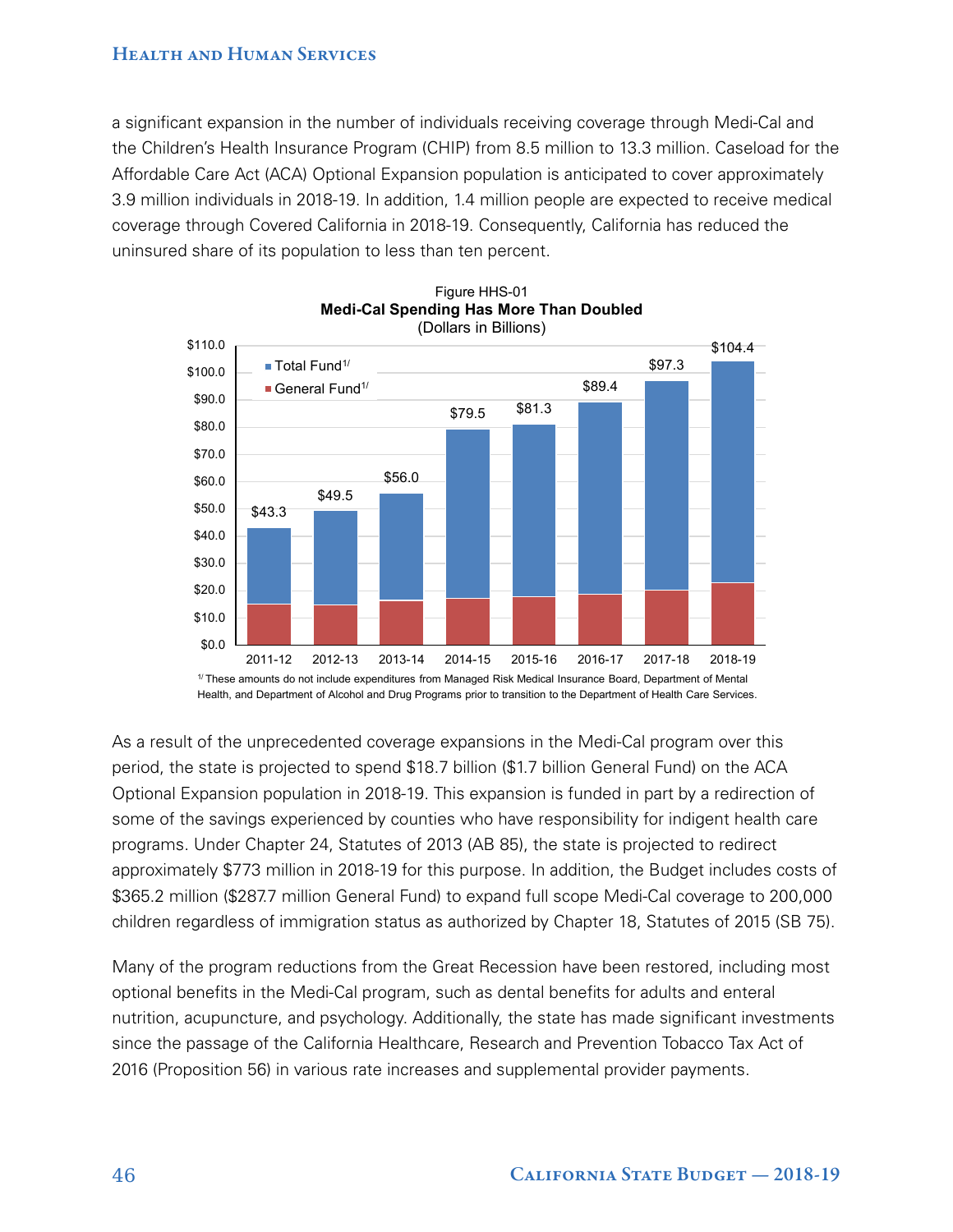This Budget continues the state's progress toward providing health coverage for all Californians by creating the Council on Health Care Delivery Systems to research and provide potential options to achieve expanded coverage within an efficient health care financing system. The Budget also creates the Health Care Cost Transparency Database to collect and analyze health care cost data to improve transparency, inform policy decisions, reduce disparities, and reduce health care costs.

Significant Adjustments:

• Proposition 56—The Budget includes funding to support growth in Medi-Cal for expenditures above the 2016 Budget Act (\$217.7 million), supplemental provider payments (\$786.7 million), rate increases (\$34.6 million), and a loan assistance program (\$220 million) for recently graduated physicians and dentists who agree to work in underserved areas, as detailed in Figure HHS-02.

#### Figure HHS-02 **Medi-Cal Proposition 56 Investments** (Dollars in Millions)

| Category                                         | 2018-19   |
|--------------------------------------------------|-----------|
| Physician Services Supplemental Payments         | \$500.0   |
| <b>Supplemental Payments For Dental Services</b> | 210.0     |
| Women's Health Supplemental Payments             | 49.0      |
| ICF/DD Supplemental Payments <sup>1/</sup>       | 12.3      |
| AIDS Waiver Supplemental Payments                | 3.4       |
| Home Health Providers Rate Increase              | 27.6      |
| Pediatric Day Health Care Facility Rate Increase | 7.0       |
| Physician and Dentist Loan Assistance Program    | 220.0     |
| Other One-Time Supplemental Payments             | 12.0      |
| Total                                            | \$1,041.3 |

1/ Includes Proposition 56 costs for continuous skilled nursing facilities.

- School-Based Mobile Vision—The Budget includes \$1 million General Fund for a school-based mobile vision services grant.
- CHIP Reauthorization—In February 2018, the federal government approved a ten-year extension of enhanced federal funding at 88 percent through September 30, 2019, phasing down in future years to the historic ratio of 65 percent.
- ACA Optional Expansion—In January of each year, the state's cost-sharing ratio for the 3.9 million Californians in the optional Medi-Cal expansion increases incrementally until it reaches 10 percent in 2020. The Budget includes \$18.7 billion (\$1.7 billion General Fund), an increase of \$803.2 million (\$251 million General Fund) compared to 2017-18 for the optional expansion population.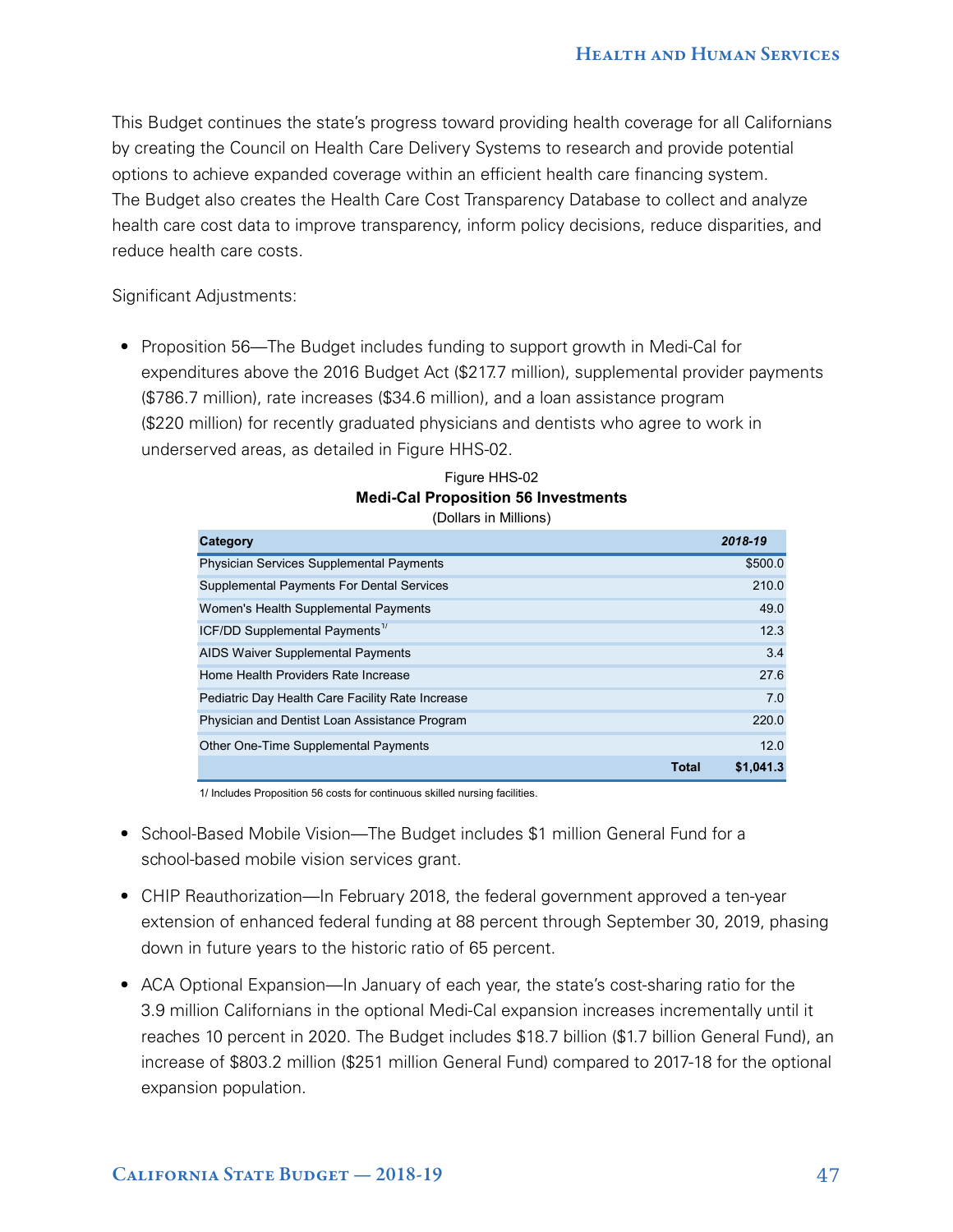- Elimination of State-Only Limits on Breast and Cervical Cancer Treatment—The Budget includes \$8.4 million General Fund to eliminate the 18-month treatment limitation for breast cancer and 24-month treatment limitation for cervical cancer in the state-only Breast and Cervical Cancer Treatment Program.
- Data Collection and Sharing Initiatives—The Budget includes \$50 million (\$5 million General Fund) in 2018-19 for the development of Health Information Exchanges to facilitate data sharing of health information between health systems. It also includes funding for changes to the California Health Information Survey to study the accuracy of responses and data collected related to children's health (\$750,00 General Fund) and for incorporating questions and increasing efforts to conduct outreach involving long-term services and supports (\$3 million General Fund).

# DEPARTMENT OF SOCIAL SERVICES

The Department of Social Services (DSS) oversees and administers programs that serve, aid, and protect California's vulnerable children, adults, and seniors in ways that strengthen and preserve families, encourage personal responsibility, and foster independence. The Department's major programs include CalWORKs, CalFresh, In-Home Supportive Services (IHSS), Supplemental Security Income/State Supplementary Payment (SSI/SSP), Child Welfare Services, Community Care Licensing, and Disability Determination. During the Great Recession, many of these programs experienced substantial funding reductions. Since the beginning of the economic recovery, significant investments have been made to restore program reductions, provide additional flexibility to counties in administering these programs at the local level, and make targeted expansions, with the goal of improving the lives of those individuals and families receiving services.

## **CALWORKS**

Grant levels were reduced by 12 percent during the Great Recession, funding for employment services and child care was drastically reduced, and the state faced substantial federal penalties for failing to meet work participation requirements. As the economy expanded, CalWORKs was redesigned to emphasize employment and provide greater flexibility for participants to meet program requirements during the first 24 months of welfare-to-work participation by: (1) providing housing support to families experiencing homelessness or housing instability and other family stabilization services to remove barriers to employment, (2) expanding the number of child care slots, (3) increasing child care provider rates, and (4) providing a Work Incentive Nutritional Supplement to working families. These programmatic changes have allowed the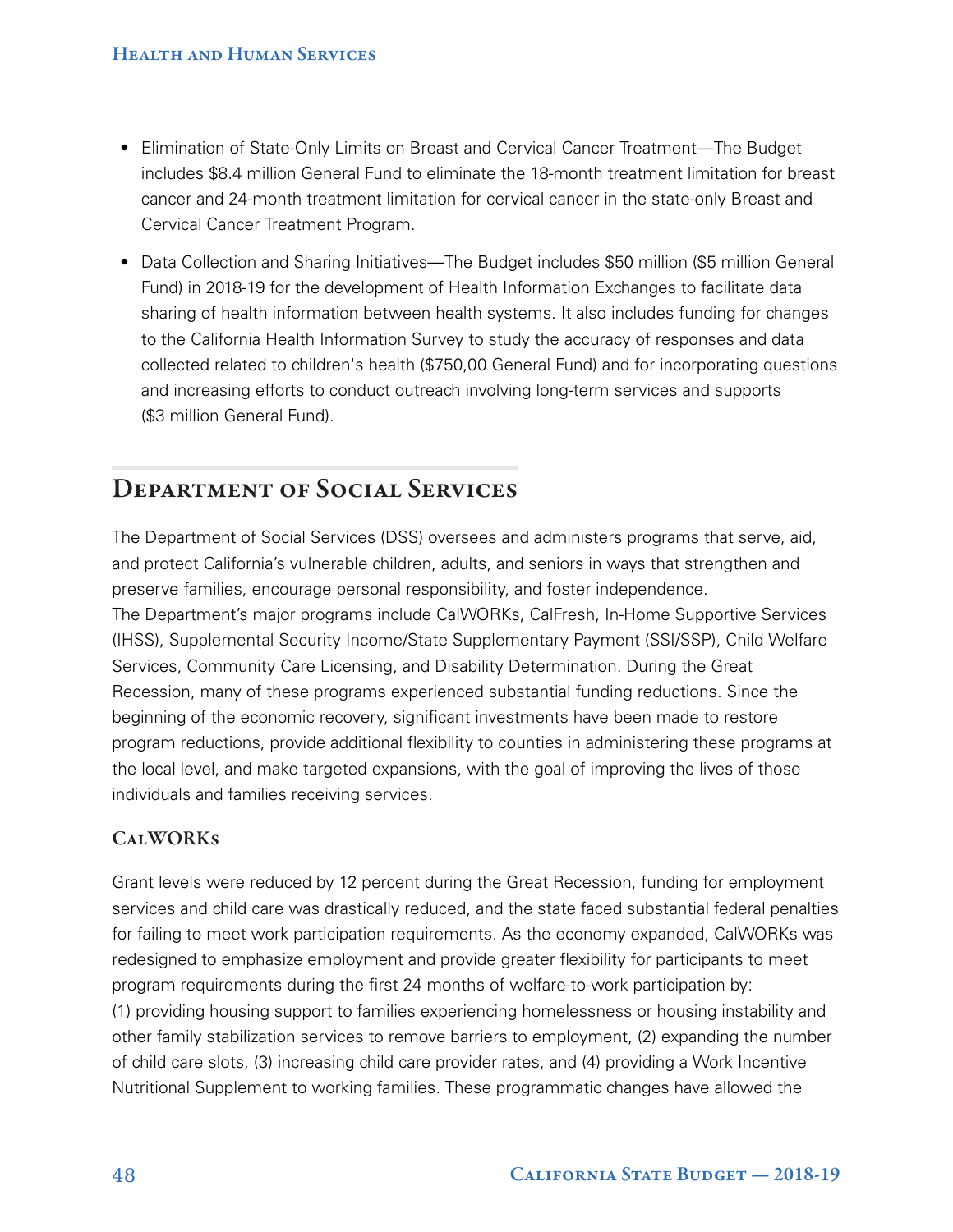state to meet federal work participation requirements—avoiding over \$1.1 billion in potential penalties.

CalWORKs grant levels were gradually increased beginning in 2014, and with the next scheduled increase in April 2019, grant levels will reach an all-time high. For a family of three, maximum aid payment levels in 2019 will be over 23 percent higher than 2011 levels, as shown in Figure HHS-03. Also noteworthy was the repeal of the maximum family grant rule in 2017—under the rule, grants were not increased when a child was born into a family already receiving aid.



Figure HHS-03

Additionally, the Budget establishes a Safety Net Reserve Fund for CalWORKs and Medi-Cal to maintain program services and benefits in economic downturns. The Budget includes an initial transfer of \$200 million from the General Fund to the Safety Net Reserve Fund, CalWORKs Subaccount. The Department of Finance, in consultation with DSS, DHCS, and the Legislative Analyst's Office, will present a methodology to the Legislature to determine future transfers to and distributions from the fund.

#### CHILD WELFARE AND FOSTER CARE

The state began the Continuum of Care Reform (CCR) in 2015, which emphasizes home-based, family care placements with supportive services rather than group home care placements for children in foster care. The goal of these efforts is to improve child welfare outcomes for children and families through the development of preventive services to help keep children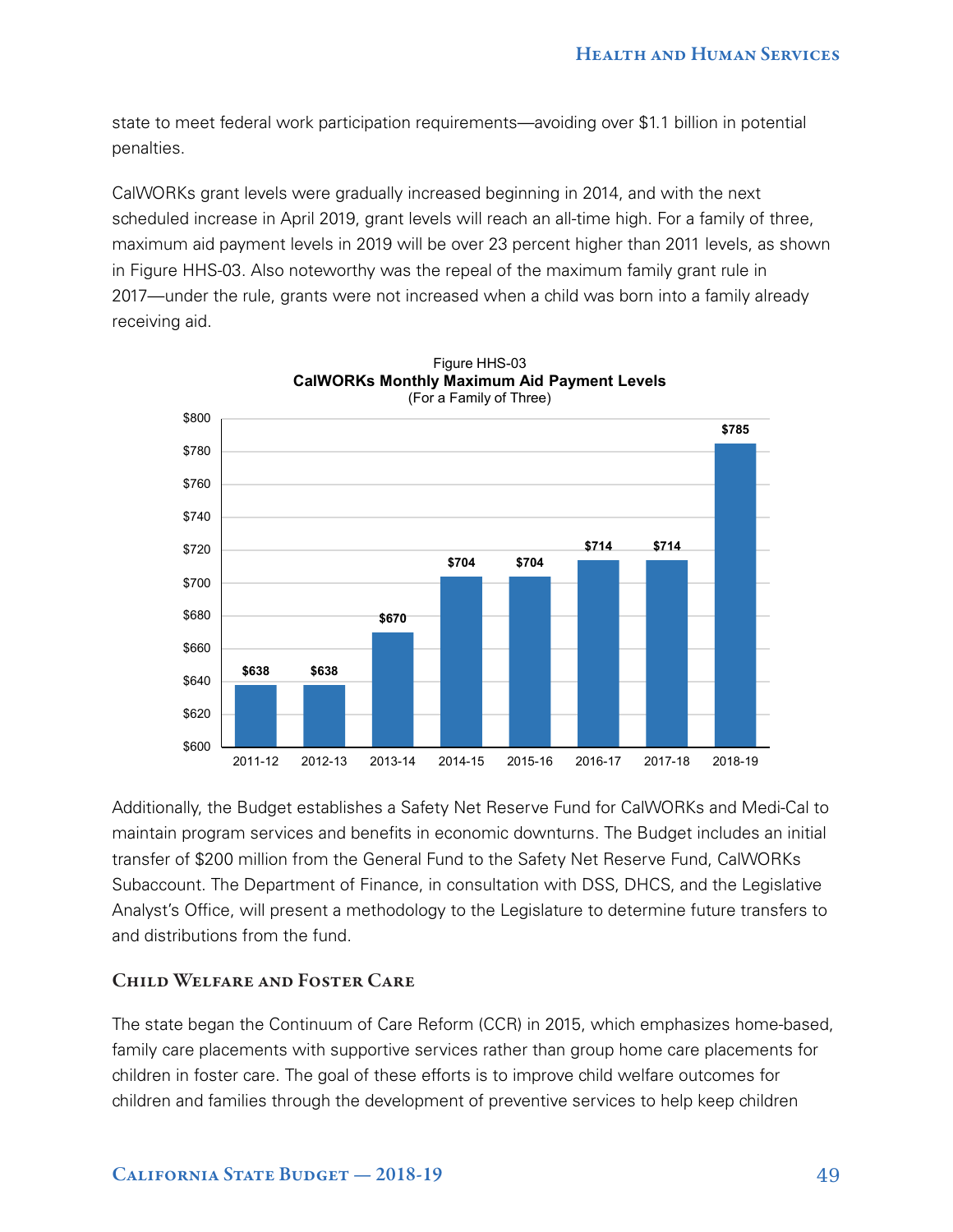safely in their homes, when appropriate. Changes include: (1) input from the child, parents, and caregivers in case planning and case management, (2) a streamlined resource family approval process, (3) improvement in the retention and recruitment of caregivers, and (4) wraparound services, including mental health services to help support successful placements and reunifications. Initial funding for CCR was included in the 2015 Budget Act, and the Budget includes approximately \$248 million General Fund to continue these efforts, including \$35.8 million in one-time funding for foster parent retention, recruitment and support; to eliminate the backlog of foster care resource family applications; and provide additional support to implement a tool that assesses a child's level-of-care needs. Over the long term, local agencies should realize net savings from significant reductions in foster care assistance expenditures as group home placements will gradually transition to home-based family care settings.

## COMMUNITY CARE LICENSING

Beginning with the 2014 Budget, additional resources have been provided for the Community Care Licensing program to improve program quality, strengthen enforcement, and increase the frequency of licensed community facility inspections. The additional funding, which totals approximately \$27 million (\$21 million General Fund) and 240 positions in the Budget, provides the necessary resources for DSS to perform inspections of child care facilities every three years; children's residential care facilities every two years; and adult and senior care facilities every year. The Budget also includes \$26.2 million from the federal Child Care and Development block grant in both 2018-19 and 2019-20 to ultimately achieve annual inspections for child care facilities.

## ELIMINATE SSI CASH-OUT

The Budget includes one-time funding of \$230 million General Fund to eliminate the SSI cash-out policy no later than August 1, 2019, expanding federal funding for food assistance while holding harmless households potentially affected by the change. Prior to this change, individuals receiving SSI did not receive CalFresh benefits and their income was not counted in the benefit calculations for CalFresh households. These individuals instead were given a \$10 monthly supplemental SSI/SSP benefit. Elimination of this policy results in approximately 370,000 households becoming newly eligible for CalFresh benefits, with an additional 45,000 households receiving an increase in CalFresh benefits.

Significant Adjustments:

• CalWORKs Grant Increase—The Budget increases CalWORKs grant levels by 10 percent, beginning April 1, 2019, with General Fund costs of \$90.1 million in 2018-19 and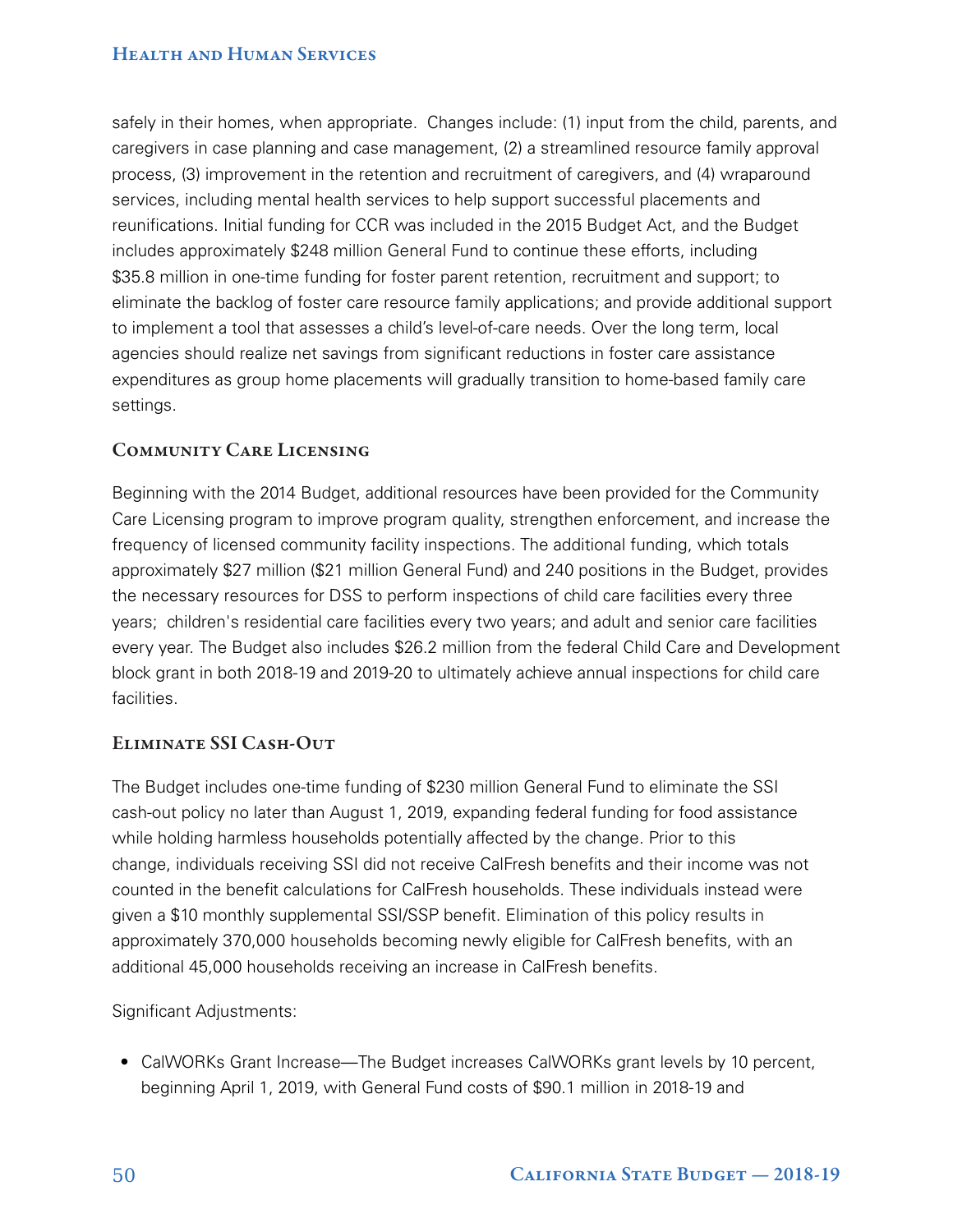\$359.9 million annually thereafter. This increase will bring grant levels to 45 percent of the federal poverty level. Additional increases may be considered beyond 2018-19 until grant levels reach at least 50 percent of the federal poverty level. Any such increases would be subject to an appropriation of funds.

- Home Visiting Initiative—The Budget includes \$26.7 million for a voluntary CalWORKs Home Visiting pilot program, which will provide pregnant women and families with a child under the age of two with home visitation services for up to 24 months, with priority given to first-time pregnant women and parents. The goal of the home visiting pilot is to help young families reach self-sufficiency by improving family engagement practices, supporting healthy development of young children living in poverty, and preparing parents for employment. The pilot will leverage existing, evidence-based program models currently being implemented across the state. A total of \$131.6 million in one-time federal Temporary Assistance for Needy Families block grant funds is being reserved for the pilot's total costs through calendar year 2021.
- Services to Address Homelessness—The Budget includes over \$47 million General Fund to expand and enhance services to families and seniors experiencing or at risk of homelessness, including: (1) an increase of \$24.2 million in 2018-19, to help CalWORKs families secure permanent housing, increasing total funding from \$47 million to \$95 million annually beginning in 2019-20, (2) an increases in the daily payment rate for temporary housing assistance from \$65 to \$85, effective January 1, 2019, with costs of \$8.1 million in 2018-19 and \$15.3 million annually thereafter, (3) one-time funding of \$15 million General Fund to establish a three-year pilot program, with local matching funds, designed to provide housing-related supports to seniors experiencing or at risk of homelessness.
- IHSS Provider Paid Sick Leave—The Budget includes \$29.3 million General Fund to reflect implementation of eight paid sick leave hours for IHSS providers beginning on July 1, 2018. Accrued paid sick leave hours will increase to 16 hours and 24 hours annually when the state minimum hourly wage reaches \$13 and \$15, respectively. General Fund costs are projected to grow to \$131.2 million by 2022-23.
- Immigration Services—The Budget includes a total of \$65 million General Fund, including one-time funding of \$17 million, for the Immigration Services Program to provide a broad array of legal services and remedies related to immigration status for individuals and families. The one-time funds will be used primarily to assist unaccompanied undocumented minors and other minors in removal proceedings, current and past beneficiaries of federal temporary protected status, and persons on California State University campuses. The Budget also includes \$10 million one-time Proposition 98 General Fund to provide immigration legal services to students on California Community College campuses,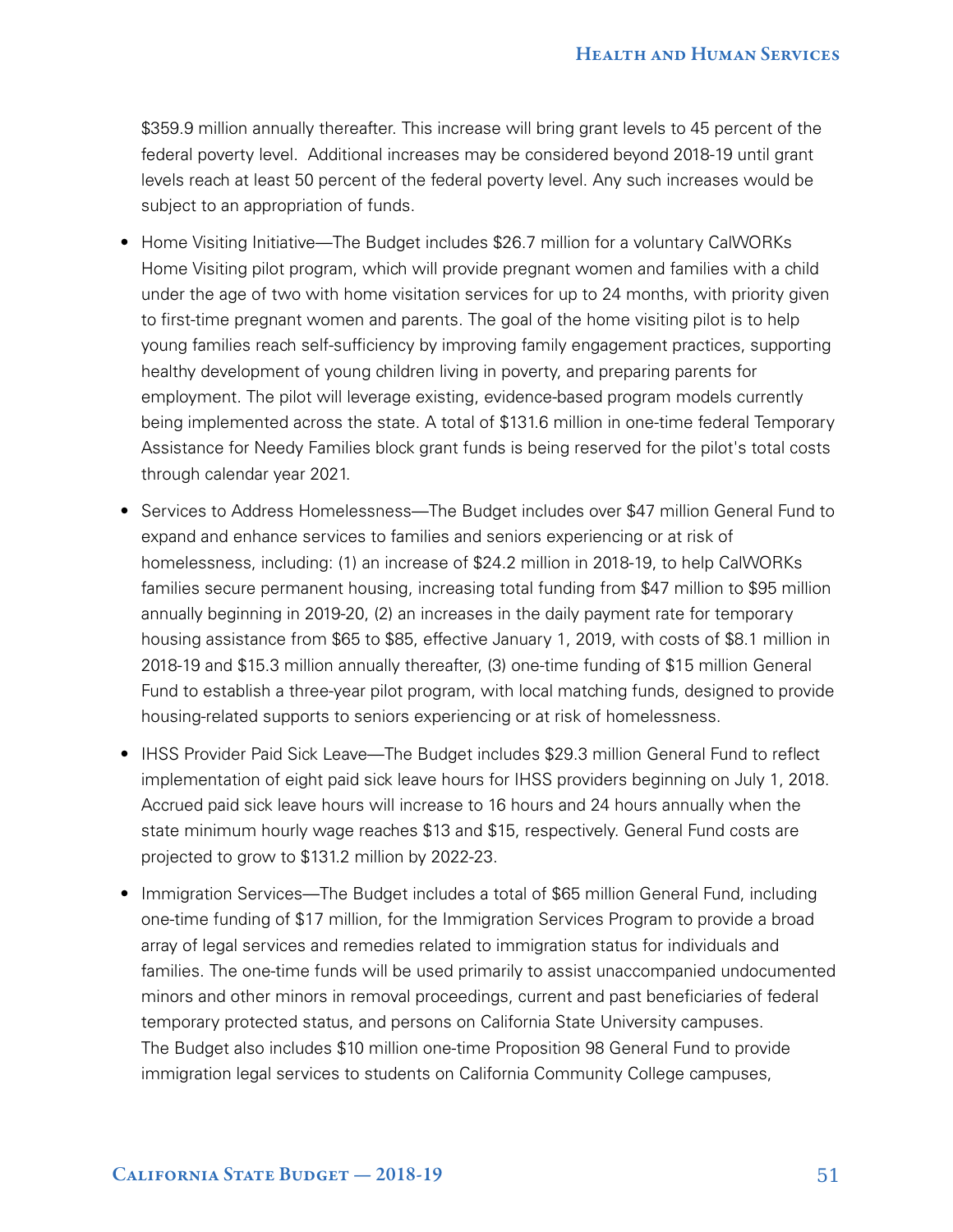as well as a one-time augmentation of \$4 million General Fund to provide legal services for persons on a University of California campus. Together, the Budget provides \$79 million General Fund for immigration services in 2018-19, and \$48 million ongoing thereafter.

• Foster Care Support—The Budget includes various increases to support foster youth and their caregivers, including: (1) \$13.4 million TANF to provide caregivers with up to six months of emergency assistance payments pending their approval as a resource family, (2) \$16.8 million General Fund to eliminate the backlog of foster care resource family applications and support the implementation of a tool to assess a child's needed level of care, and (3) \$4 million General Fund to expand eligibility for Chafee education and training voucher grant awards to former foster youth up to age 26.

# MENTAL HEALTH SERVICES

In California, mental health services are primarily provided in the community through county-run systems, with significant state and federal funding participation.

State General Fund support for community-based mental health services was first realigned to the counties in 1991. In 2004, the voters passed Proposition 63, which generates revenues from a personal income tax surcharge of 1 percent on taxable income of over \$1 million to further support community mental health services. 2011 Realignment completed the transfer of General Fund for community mental health services to the counties, and the remaining responsibility for mental health managed care and Early and Periodic Screening Diagnosis and Treatment-Specialty Mental Health Services. Those community mental health programs previously funded in 1991 Realignment now receive constitutionally protected revenue as part of 2011 Realignment. Further, the state's implementation of the Affordable Care Act expanded both mild-to-moderate mental health services as well as the population covered under Medi-Cal.

Funding for county mental health programs include over \$1.8 billion in Proposition 63-Mental Health Services Fund, \$1.4 billion from the 2011 Realignment Behavioral Health Subaccount (which also includes funding for substance use disorder and Early and Periodic Screening Diagnosis and Treatment-Specialty Mental Health services), and approximately \$4.8 billion in General Fund and matching federal funds through the Medi-Cal program. Additionally, mental health services are provided by the Department of State Hospitals and the California Department of Corrections and Rehabilitation for individuals under their jurisdiction.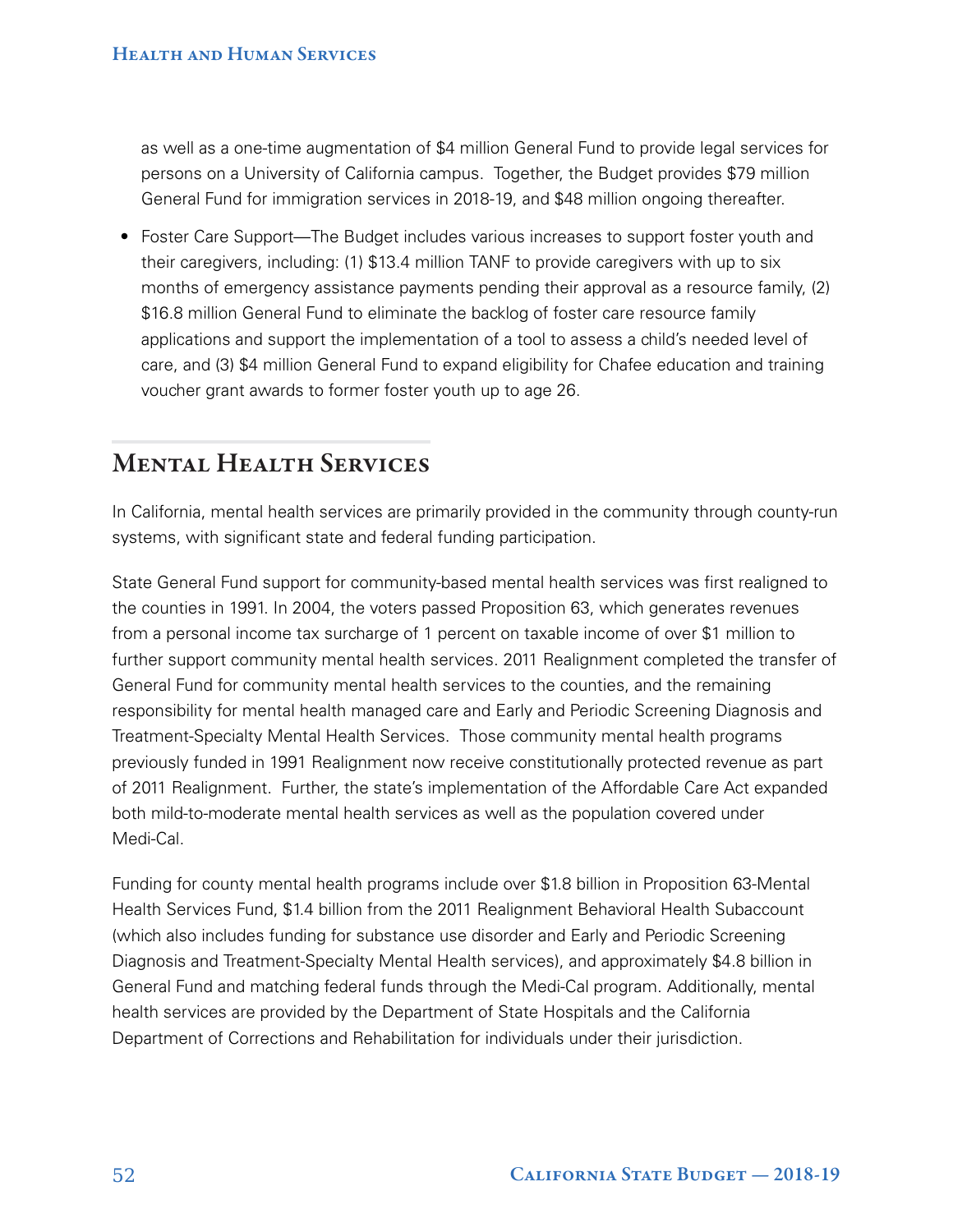Despite recent efforts that have focused on mental health services, many challenges remain. A particularly challenging area is the cross section between the mental health and criminal justice systems. Specifically, the state has seen a drastic increase in incompetent to stand trial referrals to state hospitals. The state has also experienced a growing homeless population, which has a high prevalence of mental illness (and co-occurring substance use disorder issues). The Budget provides more than \$450 million in new funding with the goal of enhancing local mental health efforts, decreasing homelessness, and reducing the number of individuals with mental illness involved in the criminal justice system—including the number of individuals incarcerated in county jails and state prisons, as well as those awaiting placement in state hospitals.

#### Significant Adjustments:

- Incompetent to Stand Trial Diversion—The Budget includes \$100 million General Fund over three years for the expansion and development of county diversion programs, with the majority of funding going to the 15 counties with the highest referrals to state hospitals. In addition, targeted funding of approximately \$15 million will be provided to Los Angeles County—the county with the highest number of severely mentally ill individuals and the majority of referrals to state hospitals—as well as \$5 million Mental Health Services Fund over two years to help counties develop innovative plans to increase access and quality of county mental health services. These augmentations will help mitigate the incompetent to stand trial pending placement list, which is currently over 800 individuals.
- No Place Like Home—The Budget places the No Place Like Home program on the November 2018 ballot to accelerate the issuance of \$2 billion in bond funds. The bonds will help provide housing for individuals experiencing mental illness who are homeless or at risk of homelessness and will be repaid from the Mental Health Services Fund. The Department of Housing and Community Development will issue an initial Notice of Funding Availability prior to November and make awards before the end of the calendar year contingent on voter approval of the measure.
- Children's Mental Health Mandate Repayment—The Budget includes repayment of approximately \$254 million plus interest for repealed state mandates related to services provided by counties to seriously emotionally disturbed children (AB 3632). The Administration expects counties to use this funding for early intervention and prevention of mental health services for youth, with an emphasis on teens.
- Homeless Mentally Ill Outreach and Treatment—The Budget includes a one-time augmentation of \$50 million for the Department of Health Care Services to provide counties with targeted funding for multi-disciplinary teams to provide intensive outreach, treatment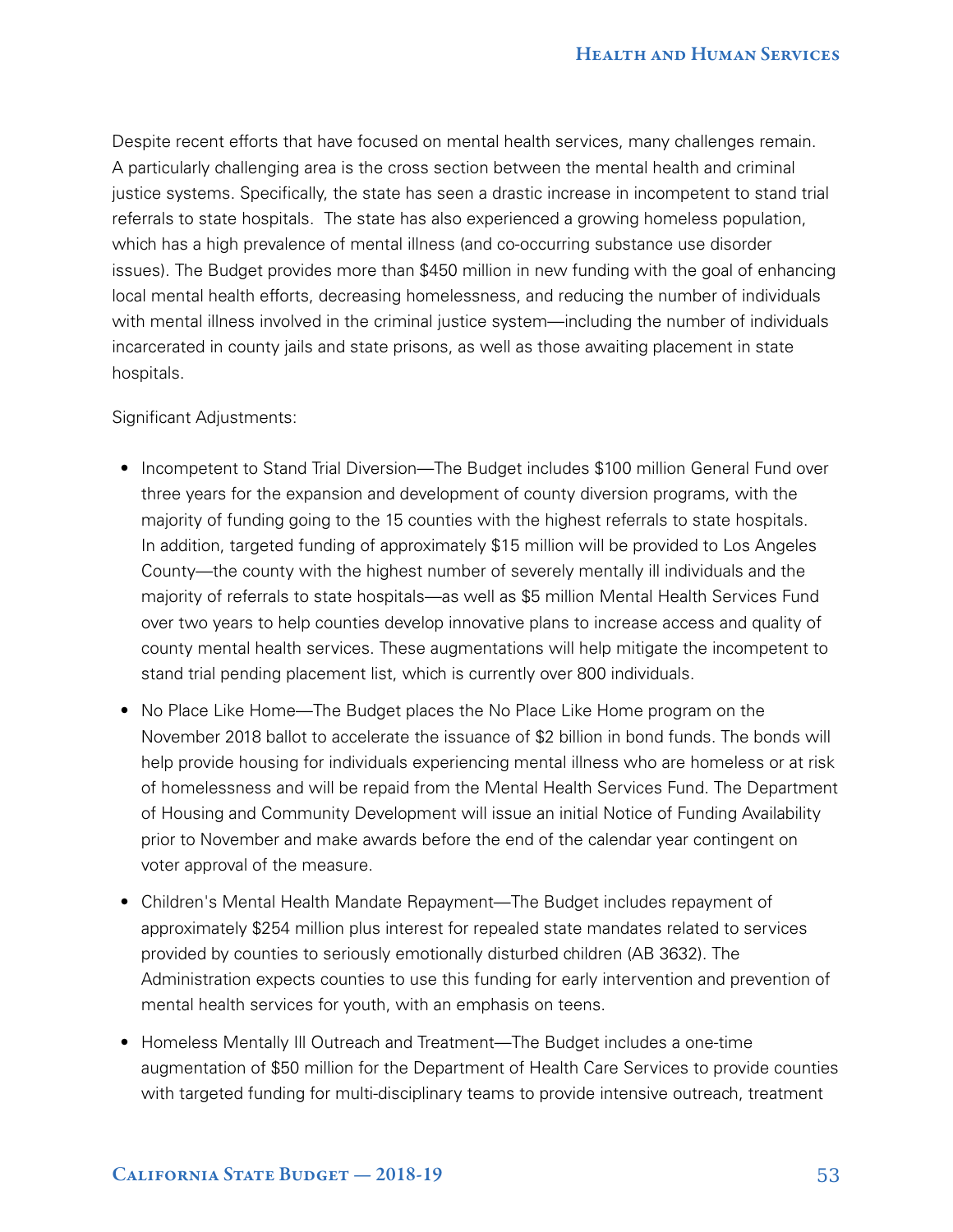and related services for homeless persons with mental illness. This type of intervention is expected to result in earlier identification of mental health needs, prevention of criminal justice involvement, and better coordination of care for this population at the local level.

- Workforce Education Training—The Budget includes a one-time augmentation of \$10 million Mental Health Services Fund for the Office of Statewide Health Planning and Development for targeted investments to support stipends for Psychiatric Nurse Practitioners, Clinical Psychologists, and Social Workers and increase education capacity for Psychiatric Nurse Practitioners.
- Childhood Trauma—The Budget includes \$10 million one-time Mental Health Services Fund for the Department of Public Health to support a three-year All Children Thrive pilot program to address childhood trauma. This targeted investment will be used to provide up to 12 cities and counties with grants to implement local public health strategies to prevent childhood trauma.
- Suicide Hotlines—The Budget includes \$4.3 million ongoing Mental Health Services Fund for the Department of Health Care Services to contract with a suicide hotline provider for statewide access to suicide prevention services.
- Criminal Justice Involved Mental Health Coordination—The Budget includes \$945,000 Mental Health Services Fund for the Council on Criminal Justice and Behavioral Health to help address the prevalence of mental illness within the criminal justice-involved population. Of this amount, \$795,000 ongoing will be used for stakeholder advocacy contracts, and associated program administration, to support mental health outreach and services for criminal justice-involved populations. In addition, the Budget includes \$150,000, for three years, for the Council to consult with the Department of State Hospitals on the evaluation of counties' plans that are submitted under the Incompetent to Stand Trial Diversion program.
- Veterans Mental Health—To help address the mental health needs of California's veterans, the Budget includes an increase of \$1 million ongoing Mental Health Services Fund to the California Department of Veterans Affairs to increase access to mental health services for veterans.
- Immigrant and Refugee Mental Health—The Budget includes \$670,000 ongoing Mental Health Services Fund for the Mental Health Services Oversight and Accountability Commission to provide stakeholder advocacy contracts that support mental health outreach and services for immigrant and refugee populations.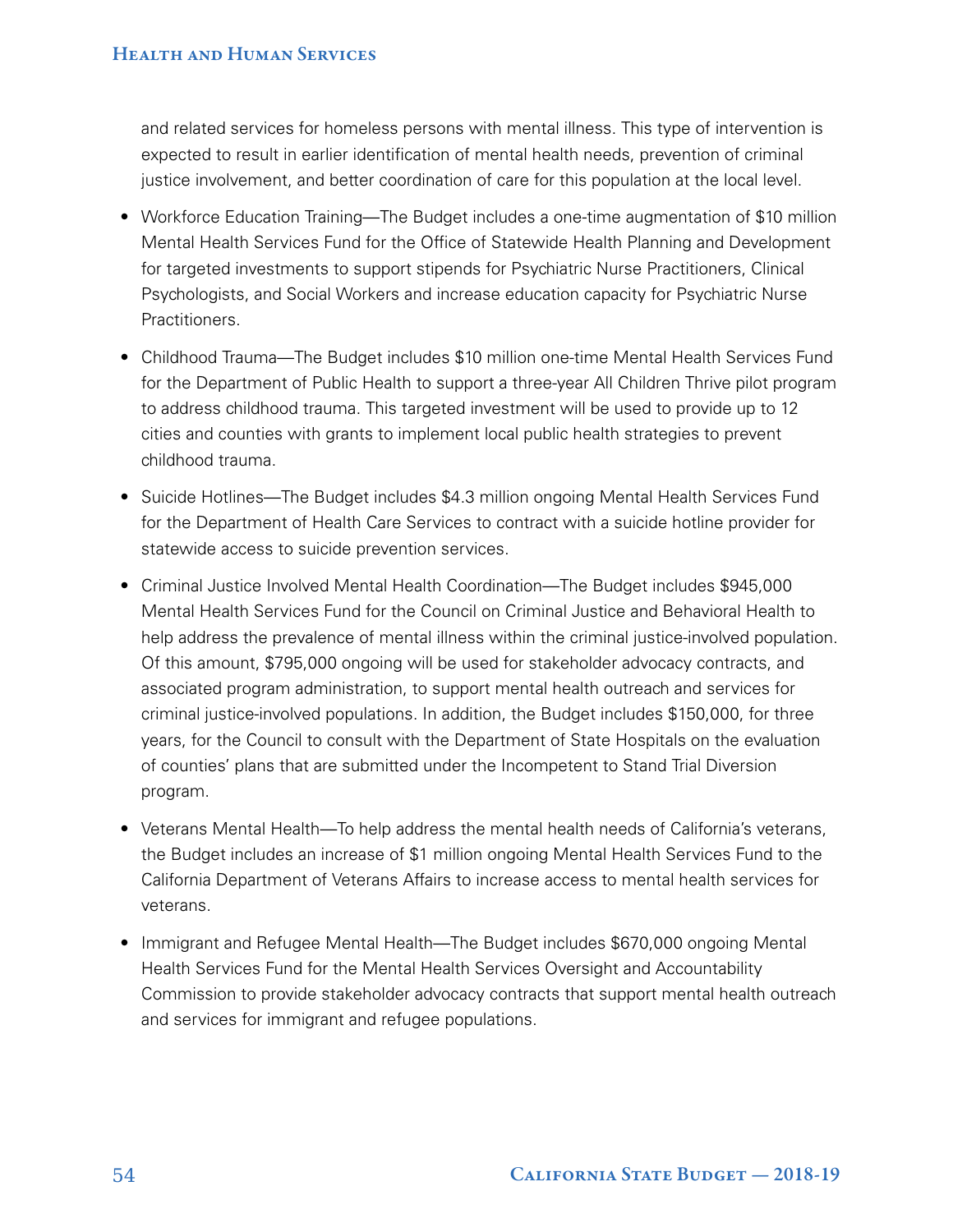# DEPARTMENT OF DEVELOPMENTAL SERVICES

The Department of Developmental Services provides individuals with developmental disabilities a variety of services that allow them to live and work independently or in supported environments. California is the only state that provides developmental services as an individual entitlement.

Following a moratorium on developmental center admissions beginning in 2012, the state has made various investments through dedicated funding in the regional centers' community placement plan, the development of new community facility models and state-operated community crisis homes, and state-operated mobile crisis teams. In addition, many recession-era cuts have been restored, such as a 4.25-percent provider rate reduction from 2009, restoration of the Early Start program, and removal of the respite cap policy. Also, a significant ongoing augmentation to service provider rates was made through Chapter 3, Statutes of 2016 (ABx2 1), which is estimated to cost approximately \$295.6 million General Fund in 2018-19.

Despite cost-saving reductions made during the Great Recession, the Department of Developmental Services' General Fund expenditures have grown from \$2.6 billion in 2010-11 to \$4.2 billion in 2018-19, an increase of 61.5 percent. During the same period, the Department's caseload in the community program has grown by 37 percent, from approximately 243,000 consumers in 2010‑11 to an estimated 333,000 consumers in 2018-19. The planned closure of the Department's state-operated developmental centers (except for the secure treatment area at the Porterville Developmental Center and the Canyon Springs community facility) has resulted in caseload decreasing in the developmental centers by 85 percent, from 2,151 residents in 2010-11 to an estimated 323 residents by June 30, 2019, as residents transition to receiving services in the community.

Significant Adjustments:

- Bridge Funding for Service Providers—The Budget includes one-time funding of \$25 million General Fund for a targeted rate increase for direct care service staff. The funding provides a limited-term increase in advance of a 2019 rate study. The study will address current methods for setting rates, including a comparison of the fiscal effects of alternative rate setting methods; how vendor rates relate to consumer outcomes; and whether the current method of rate setting leads to an adequate supply of providers.
- Uniform Holiday Schedule Suspension—The Budget includes \$29.3 million General Fund on a one-time basis to suspend the 14-day Uniform Holiday Schedule statute.